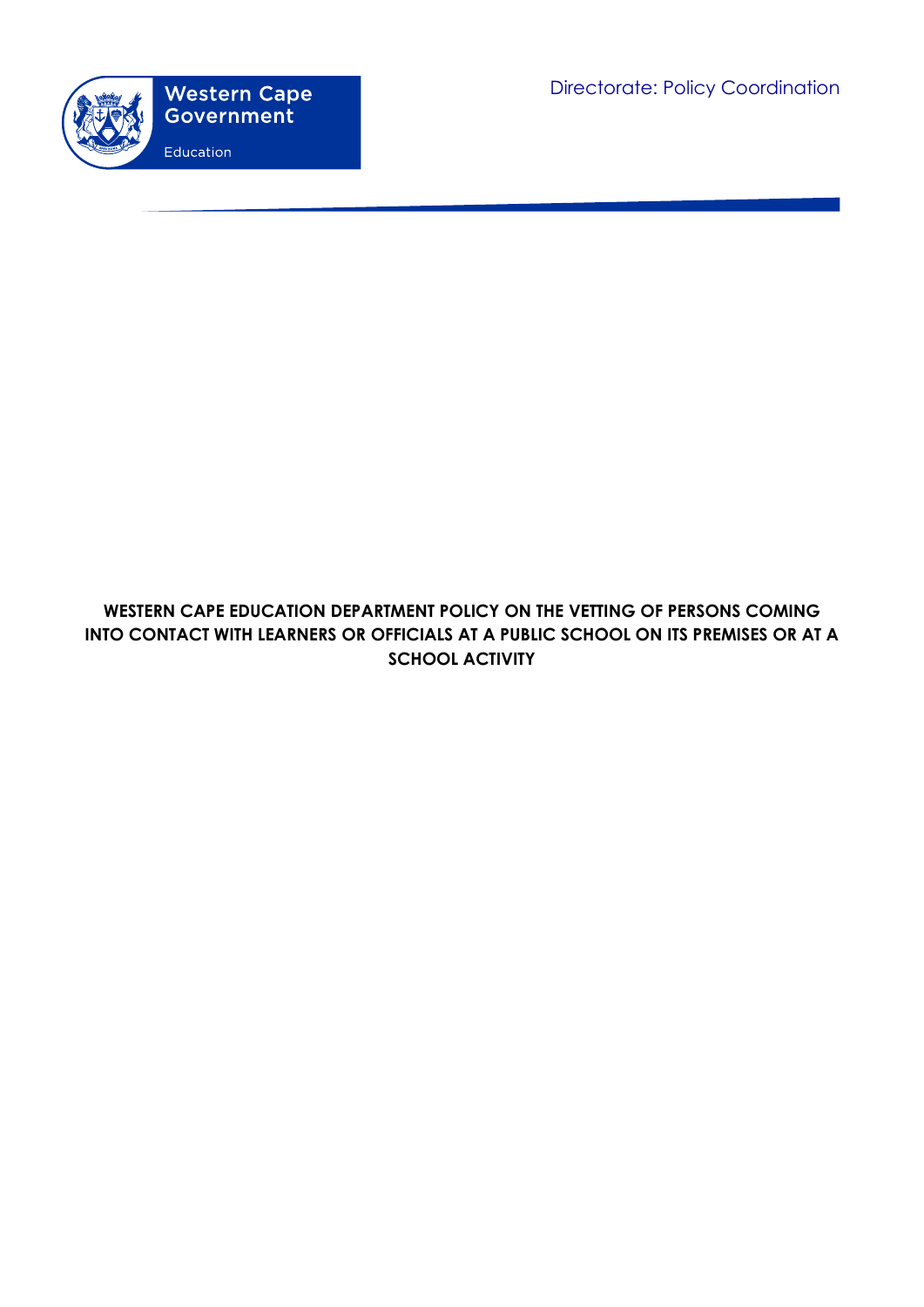| <b>Contents</b> |                                                                              | Page                     |
|-----------------|------------------------------------------------------------------------------|--------------------------|
| 1.              | Definitions                                                                  | $2 - 3$                  |
| 2.              | Legislative framework                                                        | 3                        |
| 3.              | Purpose                                                                      | $3 - 4$                  |
| 4.              | Scope                                                                        | $\overline{\mathcal{A}}$ |
| 5.              | Vetting of persons visiting public schools                                   | $4 - 5$                  |
| 6.              | Access to public school premises                                             | 5                        |
| 7.              | Persons who have committed sexual offences                                   | 5                        |
| 8.              | Circumstances under which a person is found unsuitable to work with children | 6                        |
| 9.              | General                                                                      | 6                        |
| 10.             | Review                                                                       | 6                        |

#### **1. Definitions**

In this policy, any word or expression to which a meaning has been assigned bears the same meaning assigned to it, and unless the context indicates otherwise:

"**National Child Protection Register**" means a record of all the reports of abuse or deliberate neglect of a child, all convictions of all persons on charges involving the abuse or deliberate neglect of a child and all findings by a children's court that a child is in need of care and protection because of the abuse and deliberate neglect of the child as well as a record of persons who are unsuitable to work with children;

"**National Register for Sex Offenders**" means a database containing the details of persons who have been convicted of any sexual offence against a child or mentally disabled person;

"**non-governmental organisation**" means a nonprofit organisation which is organised on a provincial, national or international level that operates independent of government, whose purpose is to provide capacity, skills or resources to a public school for the purposes of improving the delivery of education in the province;

"**nonprofit organisation**" means a trust, company or other association of persons— (a) established for a public purpose; and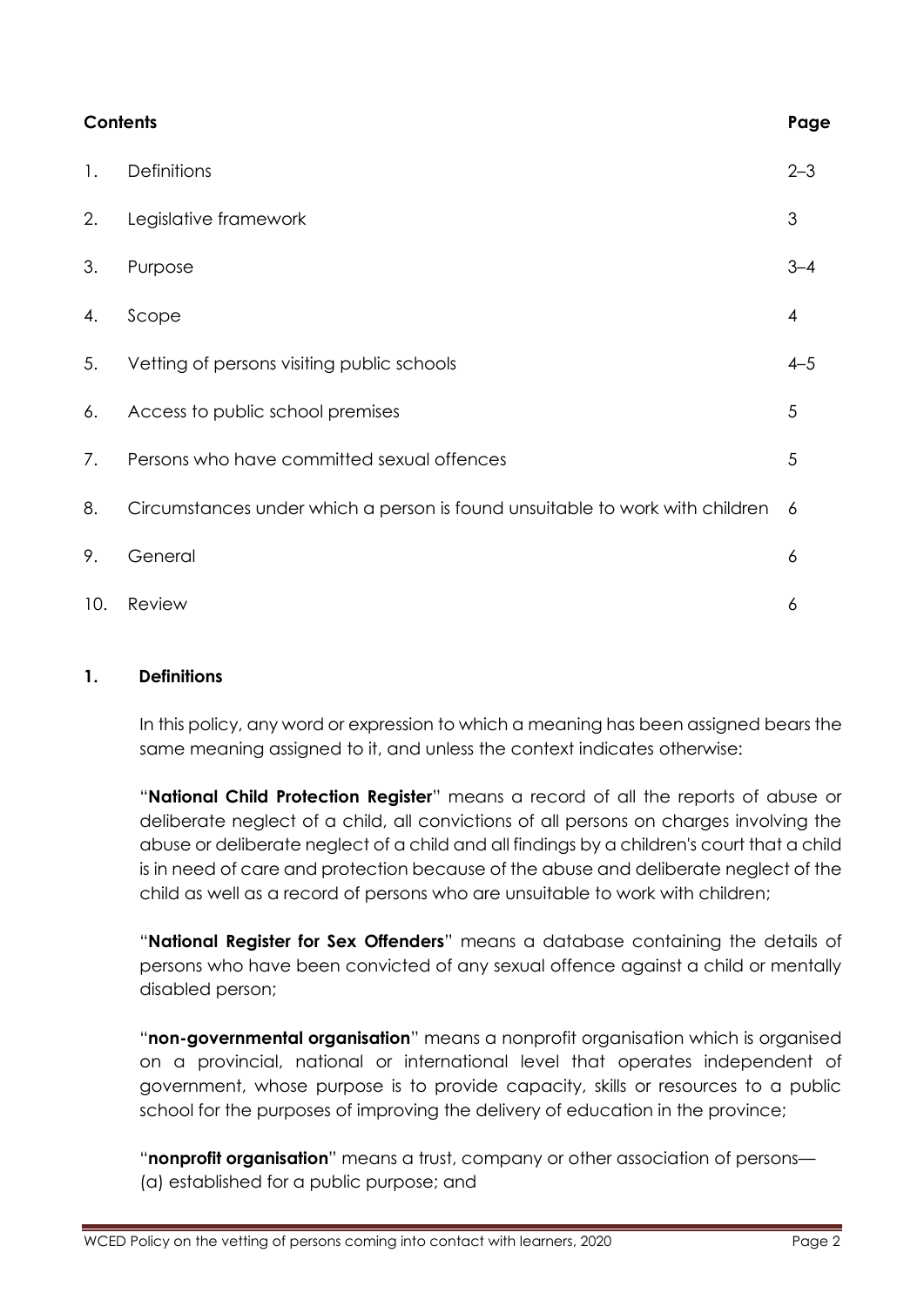(b) the income and property of which are not distributable to its members or officebearers except as compensation for services rendered;

"**organisation**" means an organised group of people with a particular purpose, such as a business or government department;

"**public school premises**" means a building, structure, hall, room, office, convenience, land, enclosure, which is under the control of the governing body of a public school, to which a member of the public has access, or is usually admitted, or to which he or she may be admitted;

"**school activity**" means any official educational, cultural, recreational or social activity of the school within or outside the school premises;

"**unsuitable person**" means a person who is the subject of arrest, charge or conviction of an offence as contemplated in this policy;

"**vetting**" means the process of performing a background check on a person by the relevant organisation, Head of Department, principal, governing body or other relevant authority, as the case may be, before offering him or her employment or permission to come into contact with the learners and/or officials at a public school.

#### **2. Legislative framework**

- 2.1 The leaislative framework for this policy is:
	- (a) Children's Act, 2005 (Act 38 of 2005);
	- (b) Constitution of the Republic of South Africa, 1996;
	- (c) Criminal Procedure Act, 1977 (Act 51 of 1977);
	- (d) Criminal Law (Sexual Offences and Related Matters) Amendment Act, 2007 (Act 32 of 2007);
	- (e) Employment of Educators Act, 1998 (Act 76 of 1998);
	- (f) Nonprofit Organisations Act, 1997 (Act 71 of 1997);
	- (g) South African Council for Educators Act, 2000 (Act 31 of 2000);
	- (h) South African Schools Act, 1996 (Act 84 of 1996);
	- (i) Trespass Act, 1959 (Act 6 of 1959);
	- (j) Western Cape Provincial School Education Act, 1997 (Act 12 of 1997).

#### **3. Purpose**

The purpose of this policy is to—

- (a) protect learners at public schools from falling victim to sexual offenders or persons not fit to work with children as declared under the Criminal Law (Sexual Offences and Related Matters) Amendment Act, 2007 (Act 32 of 2007), or any relevant law or policy.
- (b) prevent unauthorised persons from gaining access to public schools.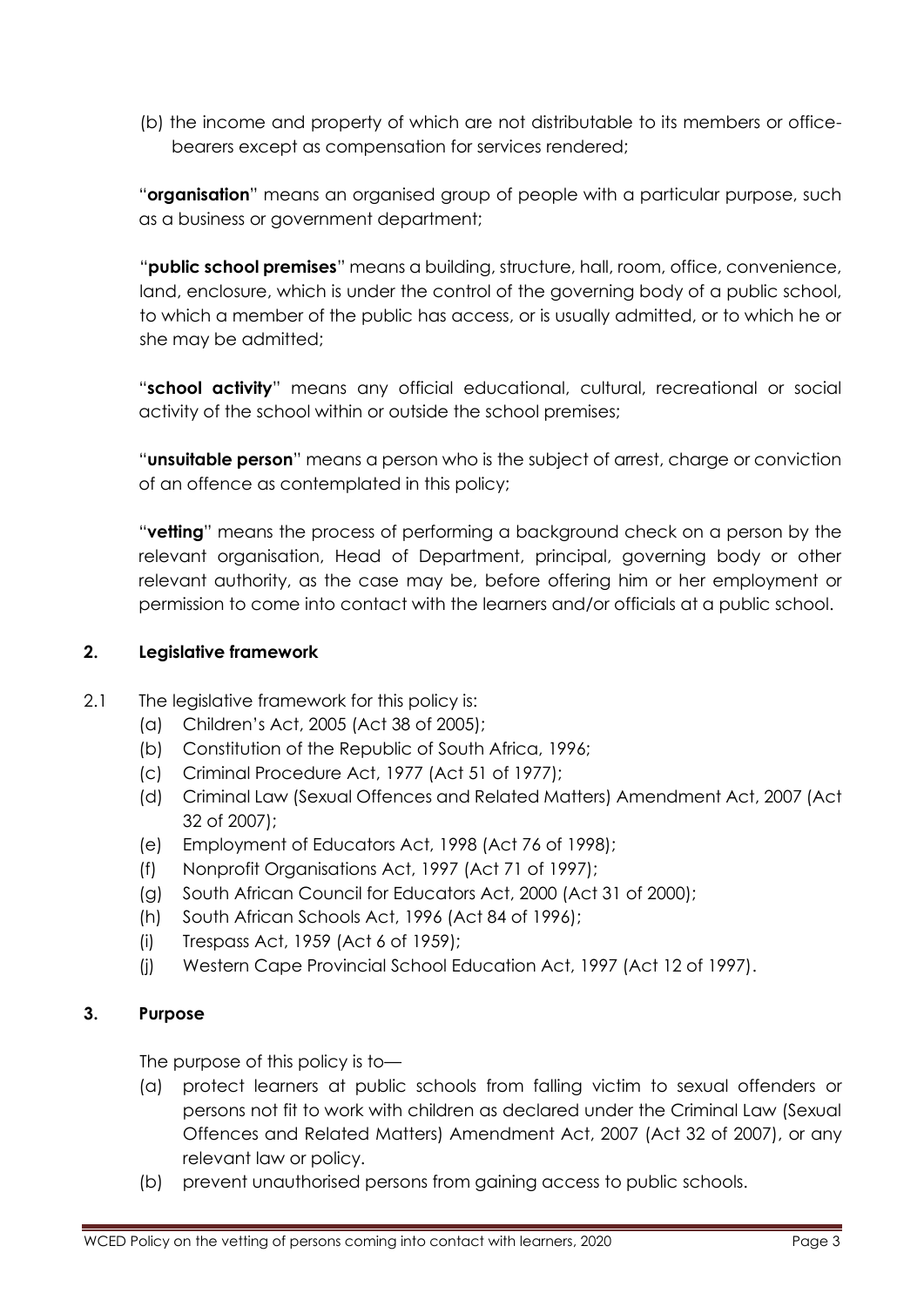(c) put preventative measures in place to deny unsuitable persons access to learners and officials at public schools or school activities.

## **4. Scope**

This policy is applicable to all persons, employed by organisations, visiting or accessing learners and/or officials at public schools for the purposes of educational programmes, projects or extracurricular activities.

#### **5. Vetting of persons visiting public schools**

- 5.1 The organisation to which a person visiting a school belongs to or is affiliated with must ensure that any person who visits a public school has been vetted to interact with the learners and/or officials at the public school.
- 5.2 The organisation referred to in paragraph 5.1, or such person in his/her personal capacity, must access:
	- (a) the National Register for Sex Offenders by applying for a clearance certificate from the Department of Justice and Constitutional Development; and
	- (b) the National Child Protection Register by applying for a clearance certificate from the Department of Social Development

during the recruitment of such person if they are intended to work or come into contact with children or mentally disabled people, which clearance certificates shall serve as proof that such person is not listed in the aforementioned registers.

- 5.3 The public school must keep an updated register/record of all persons who have obtained clearance from their respective organisations.
- 5.4 All visitors to the school must provide proof of identity and will be expected to sign in on arrival and sign out when leaving. They will be expected to wear an official visitor's badge and may be supervised at all times when around learners, depending on the relevant circumstances.
- 5.5 Persons visiting schools to attend meetings or school activities or to deliver goods or carry out maintenance tasks, such as parents or members of the public or companies, do not routinely need to be vetted before being allowed onto school premises or a venue where a school activity is taking place. However, such visitors must be managed by an official of the public school and their access to areas and movement within the school or the venue where a school activity is taking place should be restricted as needs require. They should be (as required):
	- (a) met/directed by a school official/representative;
	- (b) signed in and out of the school by the school's officials;
	- (c) if appropriate, be given restricted access to only specific areas of the school;
	- (d) where possible, they should be escorted around the school premises by a designated official;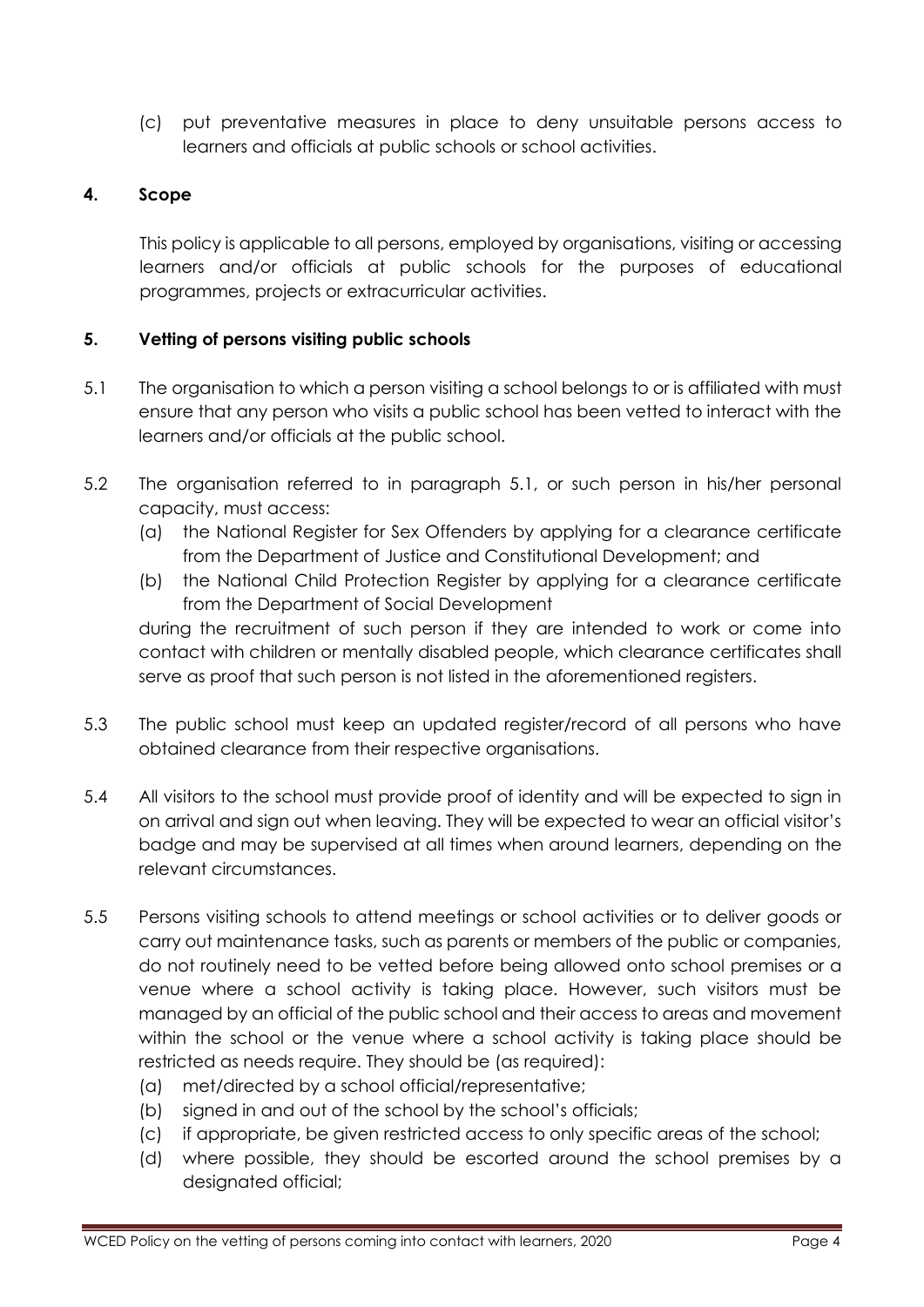- (e) if left unattended, they should be clearly identified with visitor's badges/contractor passes and their access to learners restricted in terms of the purpose of their visit;
- (f) if delivering goods or carrying out building, maintenance or repair tasks, their work area should be cordoned off from learners for health and safety reasons.
- 5.6 Persons or representatives of organisations who have obtained clearance on a previous occasion, as shown in records of previous vetting checks retained, need not be vetted again unless the period of clearance has exceeded two years.

## **6. Access to public school premises**

- 6.1 The Head of Department, principal, governing body or a nominated/designated official of a public school may and for such timeframes as may be necessary—
	- (a) take such steps as he or she may consider necessary for the safeguarding of the public school premises, as well as for the protection of the learners and officials at the public school; and
	- (b) direct that the public school may only be entered in accordance with the provisions of subparagraph 6.2 below.
- 6.2 No person shall, without the permission of the Head of Department, principal, governing body or a nominated/designated official of a public school, enter into any public school premises in respect of which a direction has been issued under subparagraph 6.1(a), and for the purpose of the granting of that permission the Head of Department, principal, governing body or a nominated/designated official may require of the person concerned to—
	- (a) furnish his or her name, address and any other relevant information required by the Head of Department, principal, governing body or a nominated/designated official;
	- (b) produce proof of his or her identity to the satisfaction of the Head of Department, principal, governing body or a nominated/designated official, where necessary.

## **7. Persons who have committed sexual offences**

A person who has been convicted of the commission of a sexual offence or is alleged to have committed a sexual offence, whether committed in or outside the Republic of South Africa, and whose particulars have been included in the National Register for Sex Offenders and the National Child Protection Register, may not—

- (a) be employed to work with learners in any circumstances;
- (b) come into contact with learners and officials at public schools.